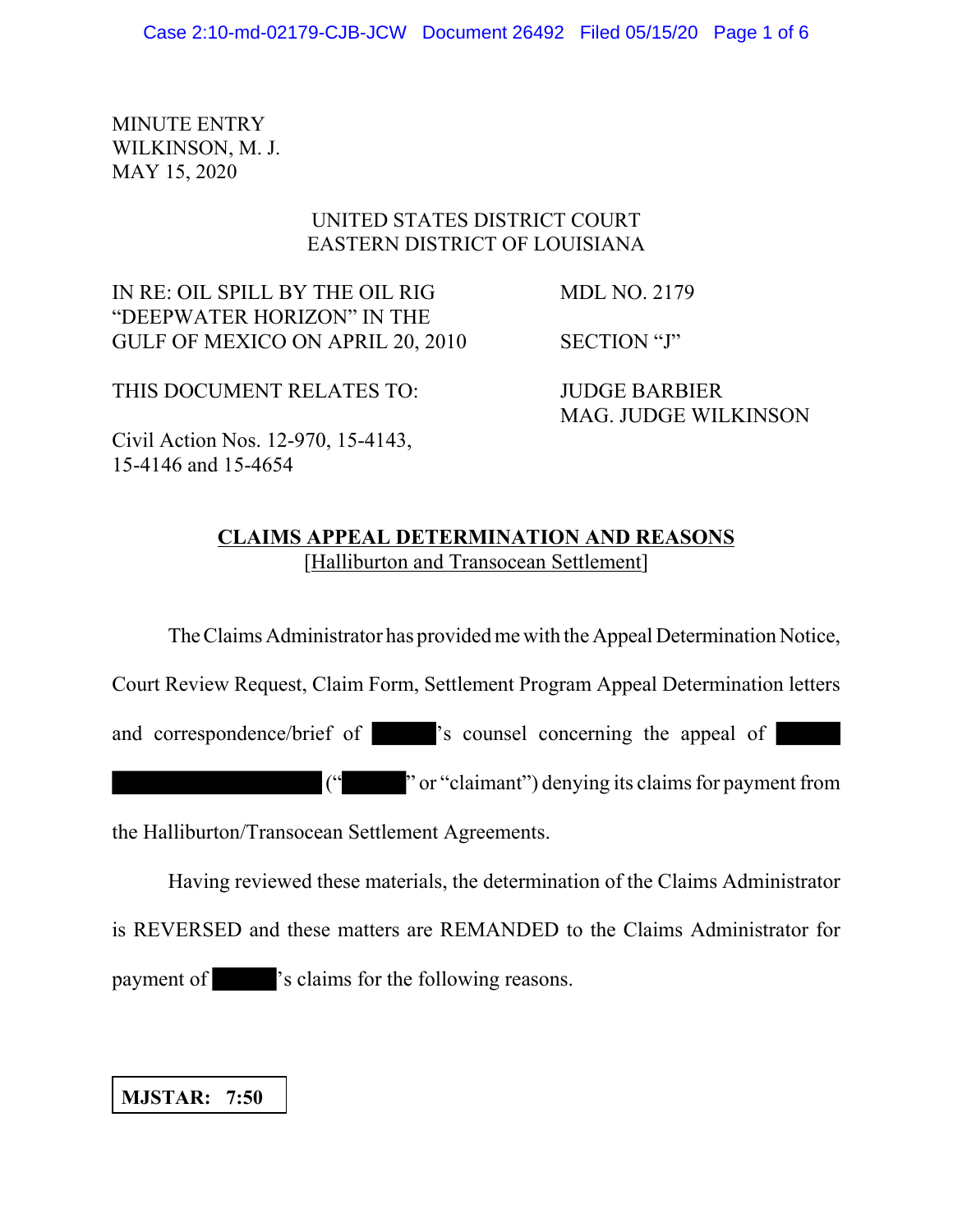appeals the Claims Administrator's denial of its Wetlands Real Property claims. The Claims Administrator initially determined that failed to submit the required tax documentation.<sup>1</sup> In his appeal determination, the Claims Administrator reiterated that because failed to produce 2010 tax assessments for the claims at issue. **I** lacks the required documentation to establish ownership eligibility for compensation, as required by the Distribution Model.<sup>2</sup>

 asserts that its ancestors in title entered into boundary agreements establishing their ownership of the subject property.<sup>3</sup> It attaches these agreements, the first of which demonstrates that (" "), one of 's ancestors in title, and the current neighboring landowner (" ") entered into a boundary agreement, dated August 13, 1969, which was filed into the Plaquemines Parish conveyance records at  $\overline{COB}$  ; Folio ; File  $\#$  .<sup>4</sup> The second boundary agreement demonstrates that various individuals, who are  $\blacksquare$  's other ancestors in title (" and entered into a boundary agreement, dated September 23, 1969, which was filed into the Plaquemines Parish conveyance records at  $\text{COB}$ ; Folio

 $4 \underline{Id}$ .; Boundary Agreement between and .

<sup>&</sup>lt;sup>1</sup>Determination Notice.

<sup>&</sup>lt;sup>2</sup> Appeal Determination Notice.

<sup>&</sup>lt;sup>3</sup> Court Review Request, Counsel's Memorandum at p. 1.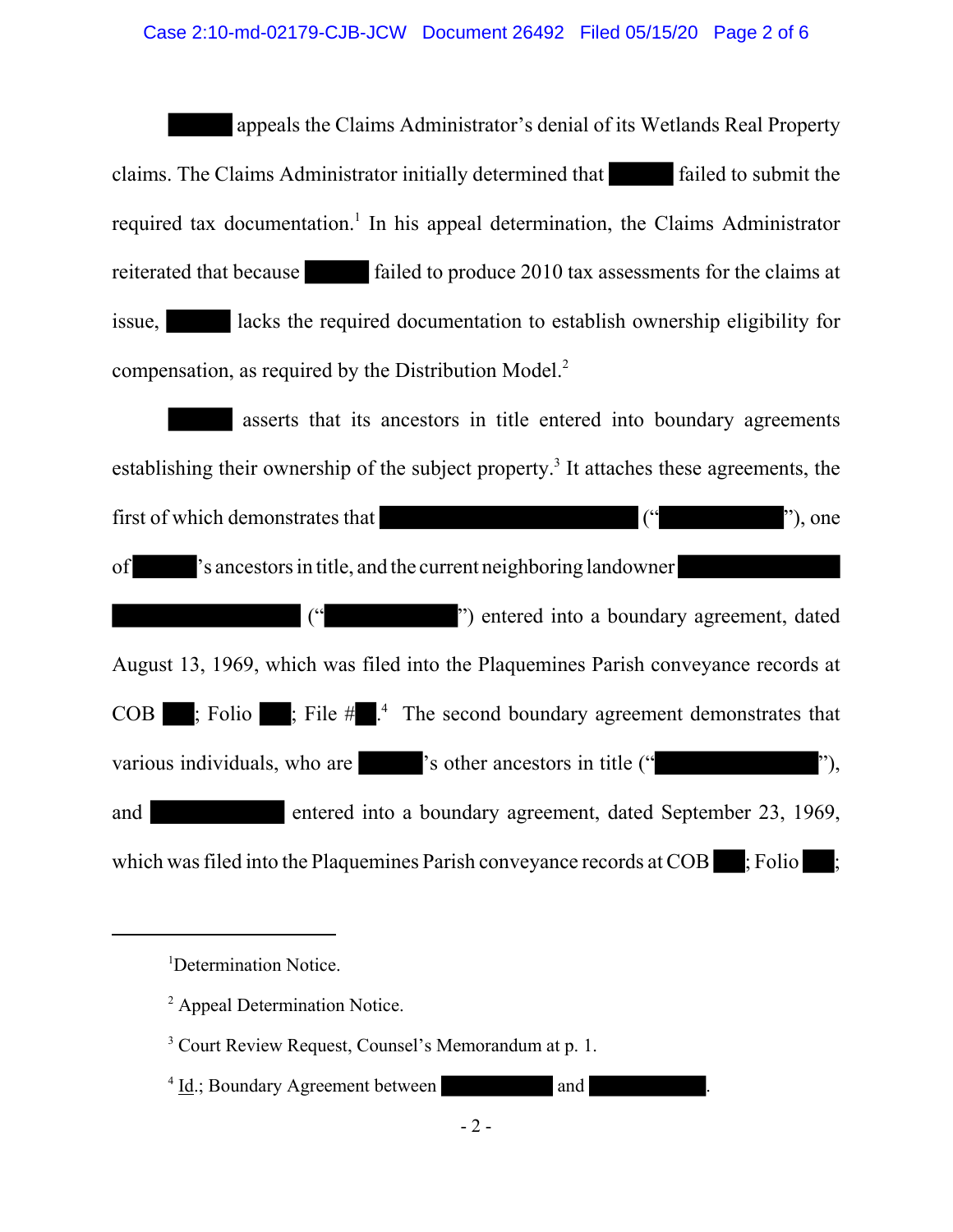### Case 2:10-md-02179-CJB-JCW Document 26492 Filed 05/15/20 Page 3 of 6

File  $\#$  .<sup>5</sup> argues that La. Civil Code art. 789<sup>6</sup> and comment (C)<sup>7</sup> to that article demonstrate that because these agreements were filed in the public records, they are effective against third persons to demonstrate ownership and should not be penalized merely because the Plaquemines Parish Assessor failed to "update[] its assessment to accurately reflect the boundary agreements."<sup>8</sup> also submitted an email from Plaquemines Parish Assessor Belinda Hazel in which she states that there is "a 1994 conveyance which transferred immovable property and which transferred the boundary agreement itself . . . [t]he boundary agreement . . . states that it is an agreement between the two parties and not for use by a third party.<sup>9</sup> If the intent is to convey title,

 $5 \underline{Id}$  at p.2; Boundary Agreement between and  $1 \underline{Id}$  and  $1 \underline{Id}$ .

<sup>6</sup> La. Civ. Code art. 789 provides, in pertinent part, that a "boundary may be fixed judicially or extrajudicially. It is fixed extrajudicially when the parties, by written agreement, determine the line of separation between their lands with or without reference to markers on the ground."

<sup>7</sup> Comment (C) to La. Civ. Code art. 789 provides that "[o]wners of contiguous lands may enter into a written agreement designating in it a boundary or line of division between their lands. When recorded, this agreement may be asserted against third persons in the same way as any other agreement affecting immovable property. The effect of such an agreement is to convey ownership to each party up to the designated line."

8 Court Review Request, Counsel's Memorandum at pp. 2-3.

<sup>9</sup> The boundary agreement between and provides that "the adjustment of said boundary lines, as herein provided, is limited to the fixing of the rights of the parties hereto, and their respective successors and assigns, and . . . this agreement is not executed for the benefit of any third person, or third persons, and shall not be binding upon or used against any of the parties signatory hereto, or their respective successors or assigns, in any controversy with any other person, firm, or corporation, for any purposes whatsoever." Court Review Request, Boundary Agreement between and and , Seventh Section (emphasis added). The boundary agreement between and and  $\overline{\phantom{a}}$ , Seventh Section (emphasis contains the same added). The boundary agreement between and and contains the same language as the other agreement, and also provides that "... certain assigns of the parties hereto, including mineral leases and transferees, may ratify and approve this agreement by separate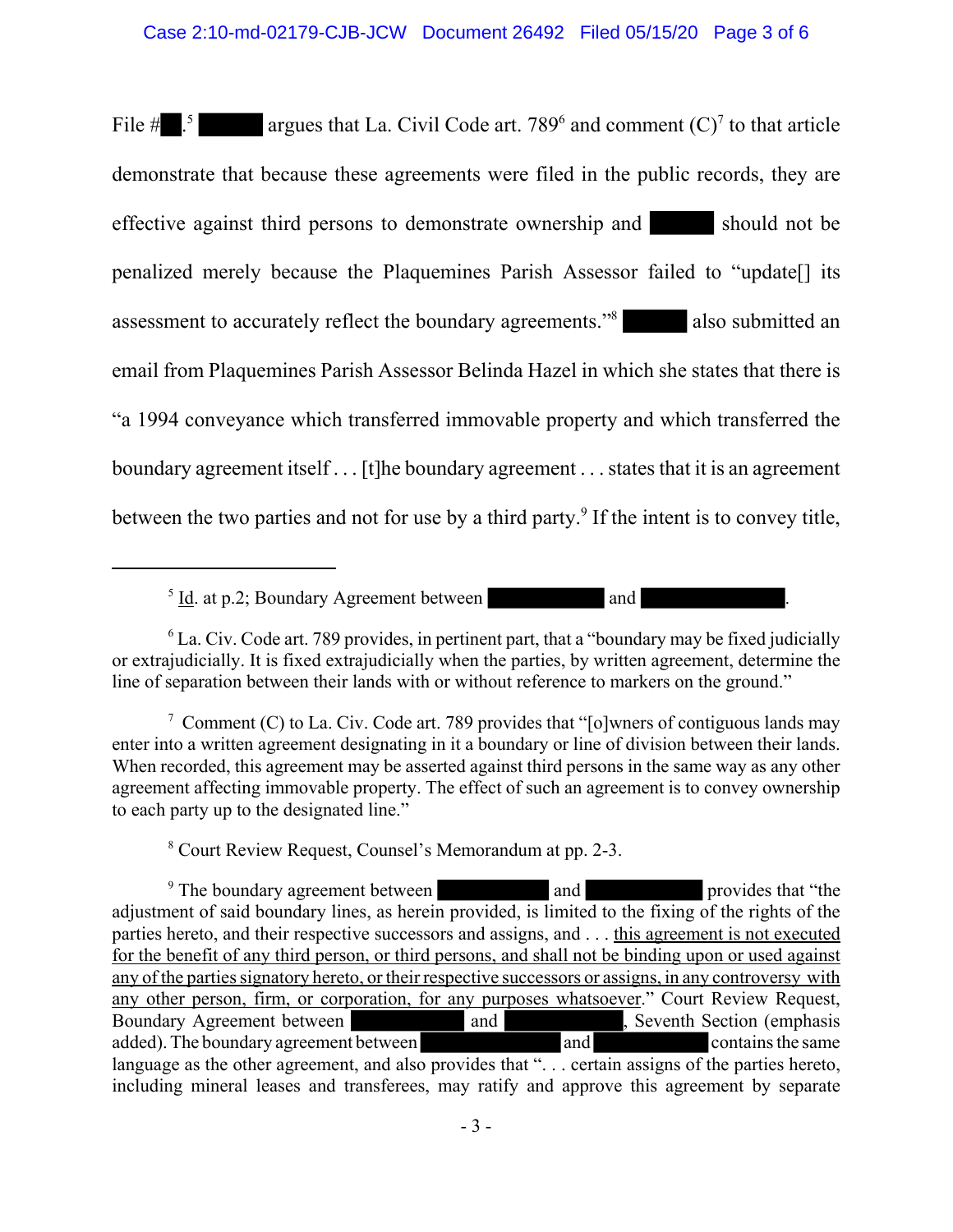### Case 2:10-md-02179-CJB-JCW Document 26492 Filed 05/15/20 Page 4 of 6

it is a [little] fuzzy. It seems like a lot of work to . . . not . . . create title. . . . I am willing, ready, and able to prepare an affidavit that states that there is a recorded boundary agreement between the parties but not a document such as a quitclaim which the Assessor's office recognizes as a conveyance which is why there is no tax bill in 's name."10 However, no affidavit is attached or appears to have been provided.

Under Louisiana law, a duly recorded boundary agreement between the owners of contiguous lands has the effect of conveying ownership to the parties up to the boundaries set forth in the agreement. See Barker v. Quality Builders, Inc., 503 So. 2d 1170, 1173 (La. App. 3d Cir.1987) (citing La. Civ. Code art. 789, comment (C)); Longleaf Investments, L.L.C. v. Cypress Black Bayou Recreation & Water Conservation Dist., 162 So. 3d 479, 485 (La. App. 2d Cir. 2015) (same), writ denied, 171 So. 3d 251 (La. 2015). The boundary agreements, once recorded, were effective in conveying ownership of the land to the contracting landowners up to the stated boundaries.<sup>11</sup> As noted above, the boundary agreements state that the agreement is for the benefit of the

instrument, and it is agreed that the effect of such ratification and approval shall be the same if accomplished herein." Court Review Request, Boundary Agreement between and and , Eighth Section.

<sup>&</sup>lt;sup>10</sup> Administrative Mailings No. 23 at p. 4 (emphasis added).

<sup>&</sup>lt;sup>11</sup> The boundary agreements also provide that "[t]he parties hereto further declare that  $\dots$ they have agreed to hereby permanently fix and establish their . . . boundary lines in accordance with the description and map hereinabove referred to and have accepted the lines hereinabove set out in detail as the boundary lines between the properties . . . whether or not the same be the true lines as fixed by the original government survey, and the parties do hereby make such conveyances and transfers, without any warranty whatsoever . . . ." Court Review Request, Boundary Agreements, Fifth Section.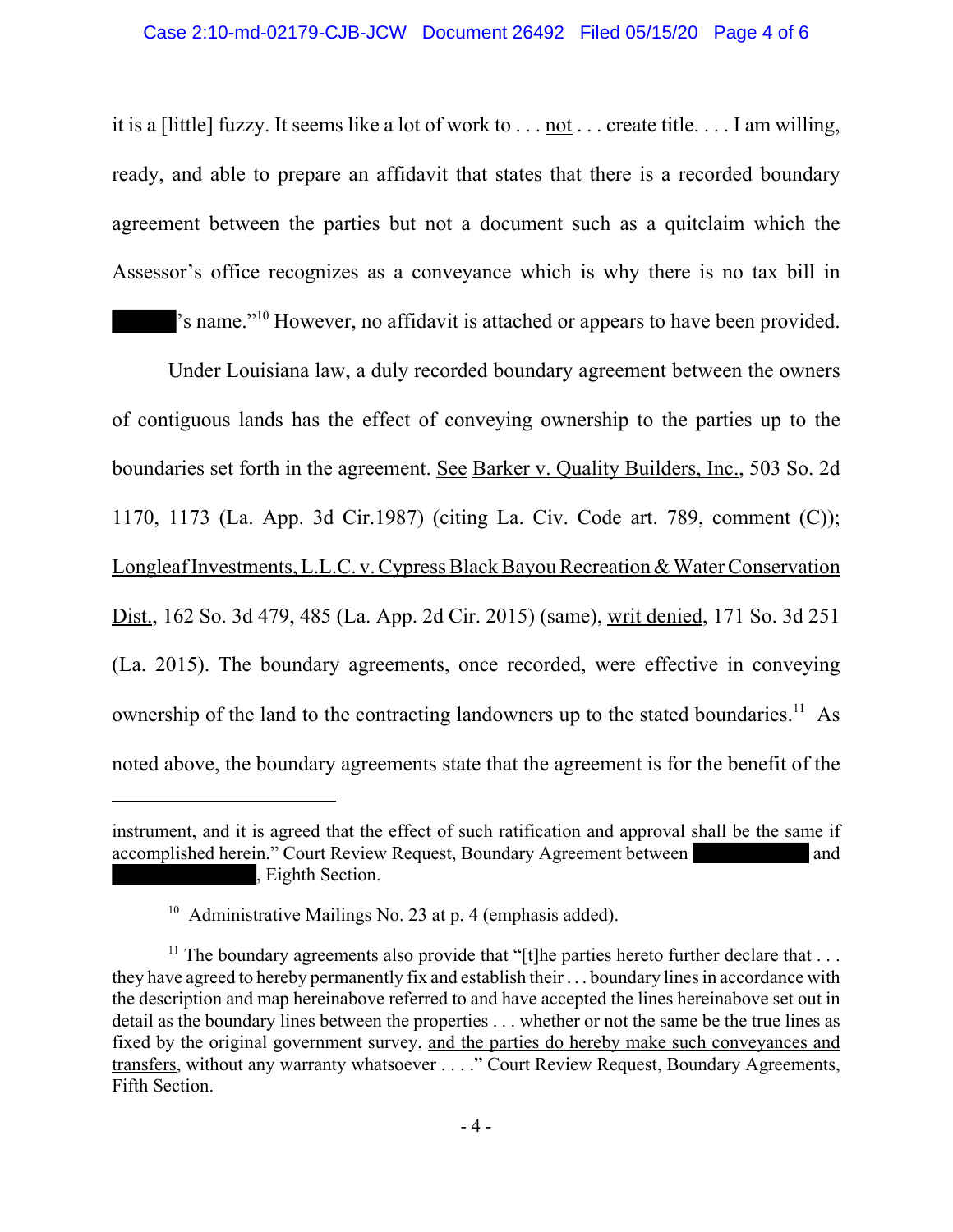#### Case 2:10-md-02179-CJB-JCW Document 26492 Filed 05/15/20 Page 5 of 6

parties "and their respective successors and assigns."<sup>12</sup> 's original claim form contains a conveyance from to to the dated December 1994, which explicitly included both boundary agreements.<sup>13</sup> Based on the property descriptions contained in the boundary agreement between and and  $\blacksquare$ compared with those in the 1994 conveyance between and , it appears that at some point acquired  $\blacksquare$ it conveyed it to  $\frac{1}{4}$  Thus, acquired ownership of the subject property in 1994.

In certain extraordinary scenarios, the court's equitable authority and discretion permit deviation from the documentation requirements under the New Class Distribution Model. Record Doc. No. 21778 at p. 3. For example, it is physically impossible for a taxexempt entity seeking compensation under the New Class settlement to meet the Distribution Model's requirement of submitting tax-related documents to the settlement program. Id. In such a case, "appropriate alternative documentation . . . deem[ed] to be reliable and appropriate for verification and evaluation of a given claim" may be considered. Id. (quoting Record Doc. No. 18797, at p. 27).

 $12$  Id., Boundary Agreement Between and and , Seventh Section; Boundary Agreement Between and and , Eighth Section.

 $13$  Claim Form No. 1 at pp. 441-469 (including the boundary agreements at p. 451).

<sup>&</sup>lt;sup>14</sup> Id. at p. 445; Court Review Request at p. 49.